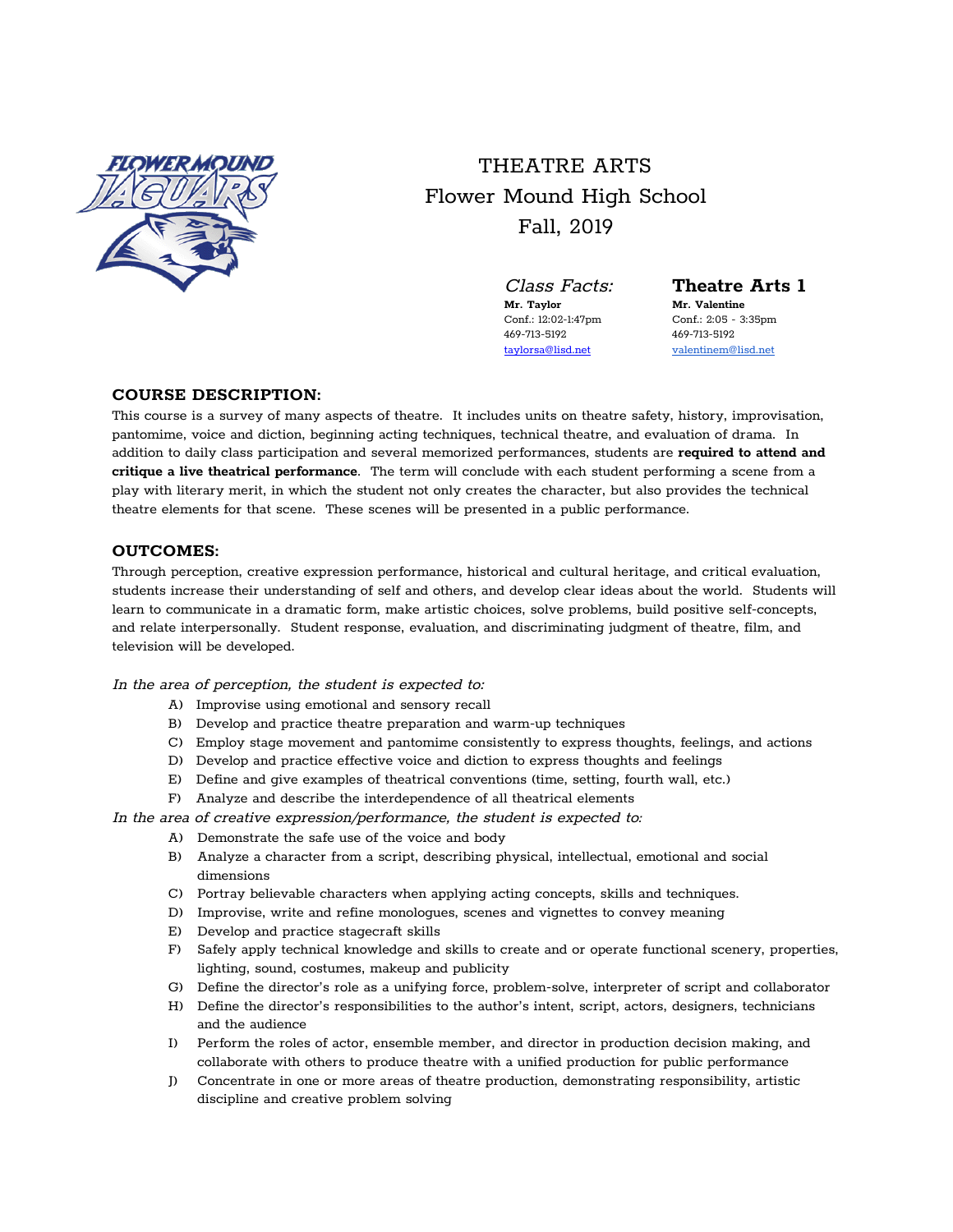#### In the area of history/cultural heritage, the student is expected to:

- A) Portray theatre as a reflection of life in particular times, places and cultures
- B) Relate historical and cultural influences on theatre, and analyze the roles of live theatre, film, television and electronic media in American society

#### In the area of response/evaluation, the student is expected to:

- A) Analyze and exhibit appropriate behavior at various types of live performances
- B) Develop appropriate theatre vocabulary to apply the concepts of evaluation (intent, structure, effectiveness, value) to live theatre, film, television, and electronic media in written and oral form, with precise and specific observations
- C) Identify and compare the treatment of moods in theatre, musical theatre, dance, art and music , and integrate more than one art form in informal performances
- D) Select career and vocational opportunities in theatre and describe the training, skills, self-discipline and artistic discipline needed to pursue them

### **Curriculum Includes:**

Introduction to Theatre Play Analysis Stage Safety Theatre History Mime and Pantomime Voice & Diction Improvisation Acting Exercises Guideposts 1-3 Acting –MONOLOGUES Technical Theatre Actor's Showcase **MIDTERM & FINAL EXAMINATIONS**

#### **Script Subject Matter**

Students are expected to use reasonable discretion in editing scripts for rehearsal and performance in a classroom setting. Please use good judgment and the following guidelines:

- Delete all profanity from your rehearsal script.
- Do not use lewd and/or "suggestive" business in rehearsal or performance.
- When in doubt…ask! Seek teacher approval for any questionable language, subject matter, business, or scene PRIOR TO PERFORMANCE regardless of what the script says.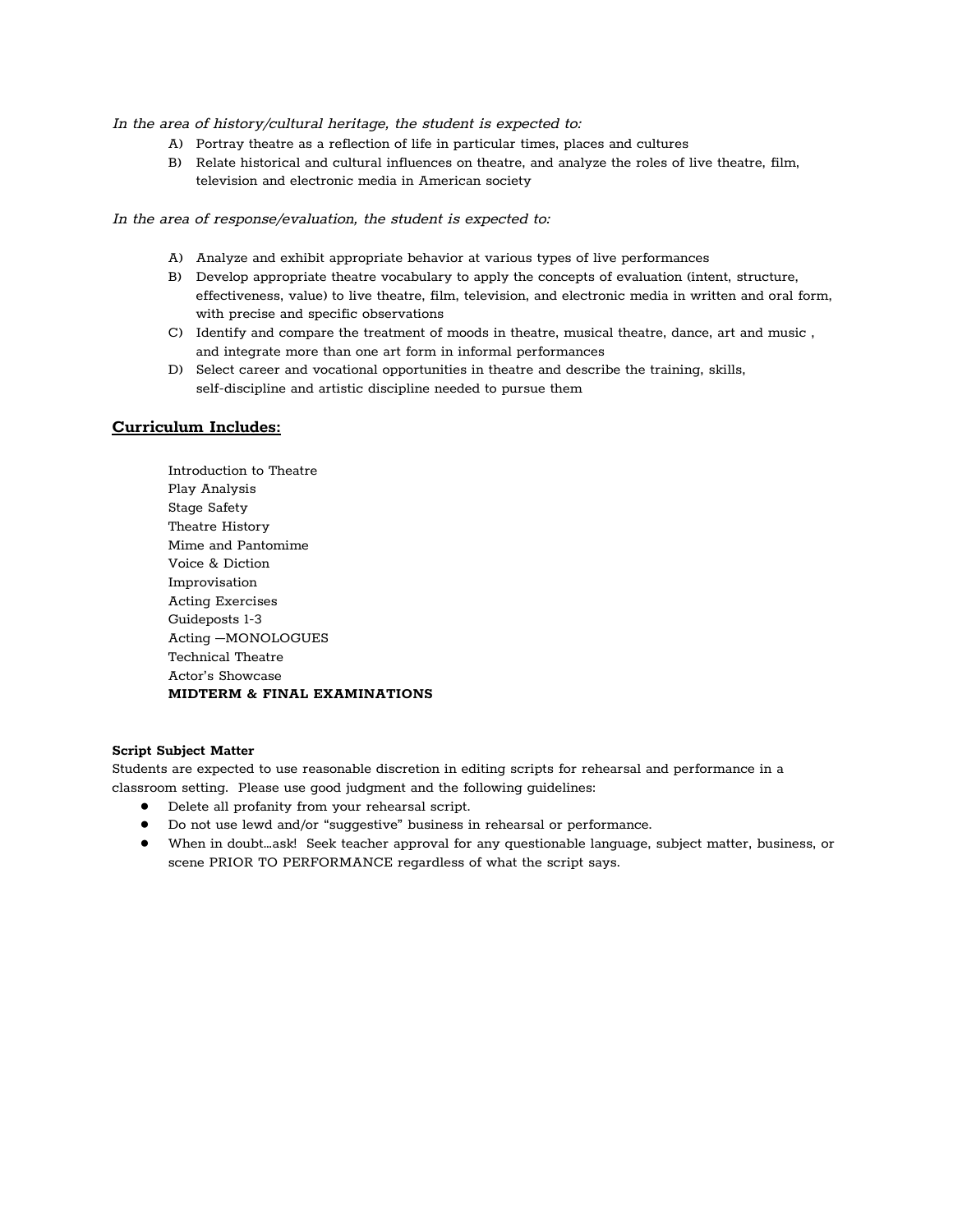### **ASSESSMENT:**

30% - Minor Grades (quizzes, study guides, in-class participation, daily assignments) 50% - Major Grades (acting presentations, tests, major projects) 20% - Performance Evaluation

**Performance evaluation**- All theatre students are required to see a FMHS play each (one per 9 week grading period). You must attend the entire show to receive full credit for the critique. MOST SHOWS HAVE AN INTERMISSION. Each student is required to fill out the performance critique worksheet, one for each show, for a test grade. These critique worksheets are due within one week of the performance.

All students are **also** required to provide a formal 5-paragraph typed critique of ANY live, full length play production for a test grade. Critiques are due within 2 weeks after attending the performance. The last day to turn in the critiques is:

# **Friday December 13, 2019**

# **● Show dates: Paws (Sept. 19-21); Stage Prents (October 17-19); Studio Prents (November 14-16).**

THERE IS NO ALTERNATE ASSIGNMENT FOR THIS GRADE. This is not a pay for a grade situation- It is meant to expose you to more theatre. If purchasing a ticket is an issue, please approach your teacher and they will assist you in attending a FMHS show.

Late exception: A critique paper may be turned in 1 day late for a 70. If you are absent, you are **responsible for getting the paper to the school on its due date for full credit.**

#### **\*\*\*LAST DAY TO TURN IN LATE WORK December 13, 2019 - NO EXCEPTIONS!**

**LATE ASSIGNMENTS**: Late work is highly discouraged and will be graded as follows:

1 day late = 30 pt. Deduction

Every additional day = 10 pt. Deduction

Students are responsible for scheduling makeup of any and all work that is missed due to an absence, both excused and unexcused.

**RETEST POLICY**: If a student fails a test, that student will be able to retake the test for a maximum grade of a 70%. Tutorials will be provided in the interim, however, it is the **student's** responsibility to schedule tutorials and the retest.

MIDTERM and FINAL EXAMINATIONS each count as 15% of each nine weeks grade.

There will be a minimum of 15 grades counted per nine weeks; at least 3 of these will be major grades.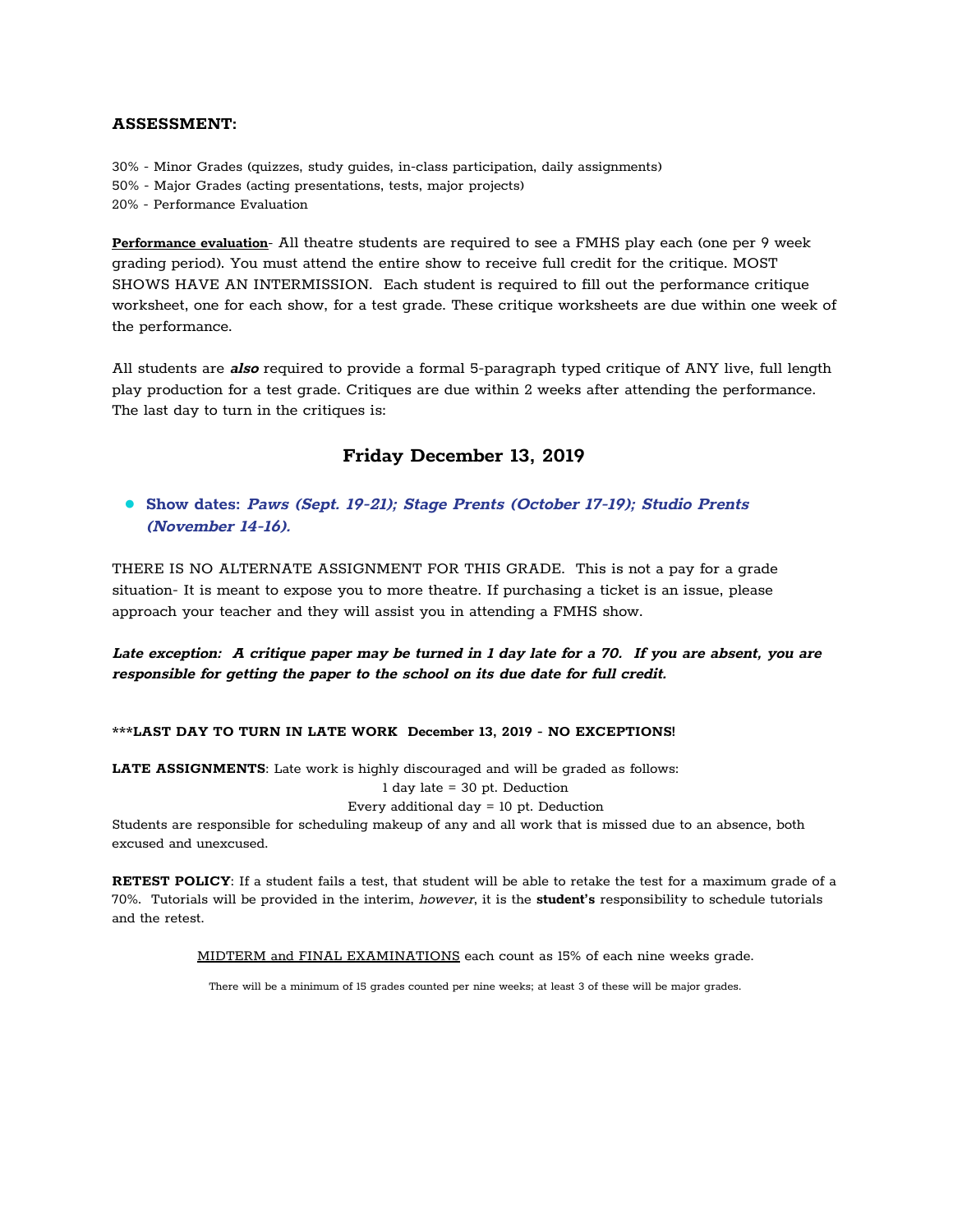#### **GET INVOLVED:**

Theatre I students are encouraged but not required to come to work calls and participate in putting together our shows.

> Scheduled work calls September 8 9-noon September 15 9-noon October 6 9-noon October 11 1 - 4pm

Attend our Thespain meetings - 2nd Tuesday of every month in the Black Box

Audition for our Improv Troupe - August 29 3:45 - 5pm

#### **COURSE RESOURCES:**

The Stage and The School, 8<sup>th</sup> Edition, Harry K. Schanker & Katherine Anne Ommanney Theater: Preparation and Performance, Revised Edition, David Grote Basic Drama Projects, 9th Edition Digitaltheatreplus.com Drama Projects, 9th ed. Audition by Michael Shurtleff "Play It Safe" – safety video "Origins of Drama and the Theatre" – video Improvisation Starters, Philip Bernardi Improv Game Book II, Lynda Belt Theatre Games for Young Performers, Maria C. Novelly The Stanislavski System, Sonia Moore Acting Games, Marsh Cassady The Right to Speak, Patsy Rodenburg A Midsummer Night's Dream, William Shakespeare Stage Lighting Revealed, Glen Cunningham Games for the Classroom, Viola Spolin Harvard Discovery Project, group activities Use and Training of the Human Voice, Arthur Lessac Freeing the Natural Voice, Kristen Linklater Designing and Painting for the Theatre, Lynn Pecktal Stage Management Handbook, Daniel A. Ionazzi Theatrical Design and Production, J. Michael Gilette History of the Theatre, Glynne Wickham A Cultural History of the Theatre, Jack Watson Stage Makeup, Richard Corson Costumes for the Stage, Sheila Jackson